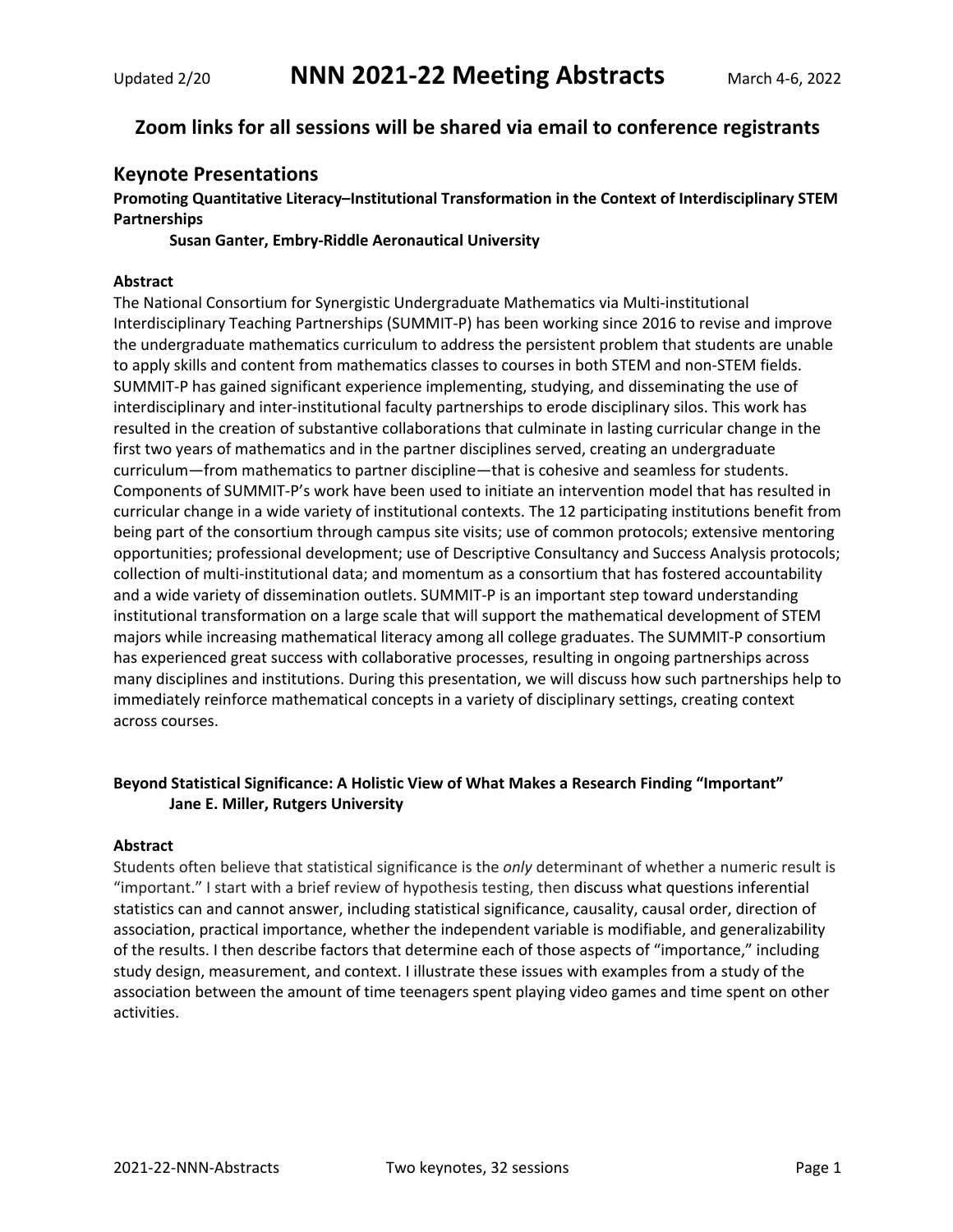# **Facilitated Discussions and Workshops**

**Openly-available Materials for a Gateway Quantitative Reasoning Course, with Optional Corequisite Support Resource**

**Stephanie Andrews, Lone Star College-Kingwood Connie Richardson, Charles A. Dana Center at The University of Texas at Austin**

## **Abstract**

Come experience the Dana Center's updated Quantitative Reasoning course, now openly available for classroom use. Explore the active and collaborative way in which students become engaged in essential mathematics and statistics content in relevant and authentic contexts. This course is used most often as the math requirement for liberal and fine arts majors and other less algebraically intensive programs. The lead presenter has used the QR course and the corequisite course successfully for several years (including pre-pandemic) both in-person and asynchronously online. She will actively engage participants in a complete lesson cycle including corequisite support content, preview assignment, inclass lesson, and practice assignment. In doing so, she will not only demonstrate this course, but also model strategies that faculty participants can use with their own courses to develop students' learning strategies and conceptual understanding.

# **The Rest of the Story: A Novel Approach for Measuring Students' Perceptions of QR's Value Ruby Daniels Kathryn Appenzeller Knowles, Texas A&M University-San Antonio**

## **Abstract**

While extensive literature documents the importance of quantitative reasoning (QR) in academic, professional, and personal domains, students often fail to recognize its value. Many tend to have a myopic focus on assignment completion, rather than development of lifelong skills. In this facilitated session, we borrow best practices from the marketing discipline to learn about a novel, engaging, and scalable way to measure perceptions of QR value. Session participants will hear organic student testimonials about its importance in their lives. Attendees will then break into small groups to discuss best practices for helping students appreciate the value of QR.

## **Problem Based Learning: Techniques for Applying Data Literacy Skills to a Social-Justice Problem**

**Debasmita Basu, Carol J. Overby Bethany Graburn, The New School**

## **Abstract**

Since its development for medical education in the 1980s, Problem Based Learning (PBL) has used complex real-world problems to facilitate students' gaining a deeper understanding of concepts and principles. The Quantitative Reasoning I course at The New School applies PBL to the problem of inadequate wages worldwide, exploring correlations between higher minimum wages and measures of well-being. In this session, we will guide attendees through the same problem. They will experience firsthand how being assigned the role of problem solver creates a natural platform for students to engage with concepts in a tangible way; an engagement that is enriched by the social-justice nature of the problem of inadequate wages.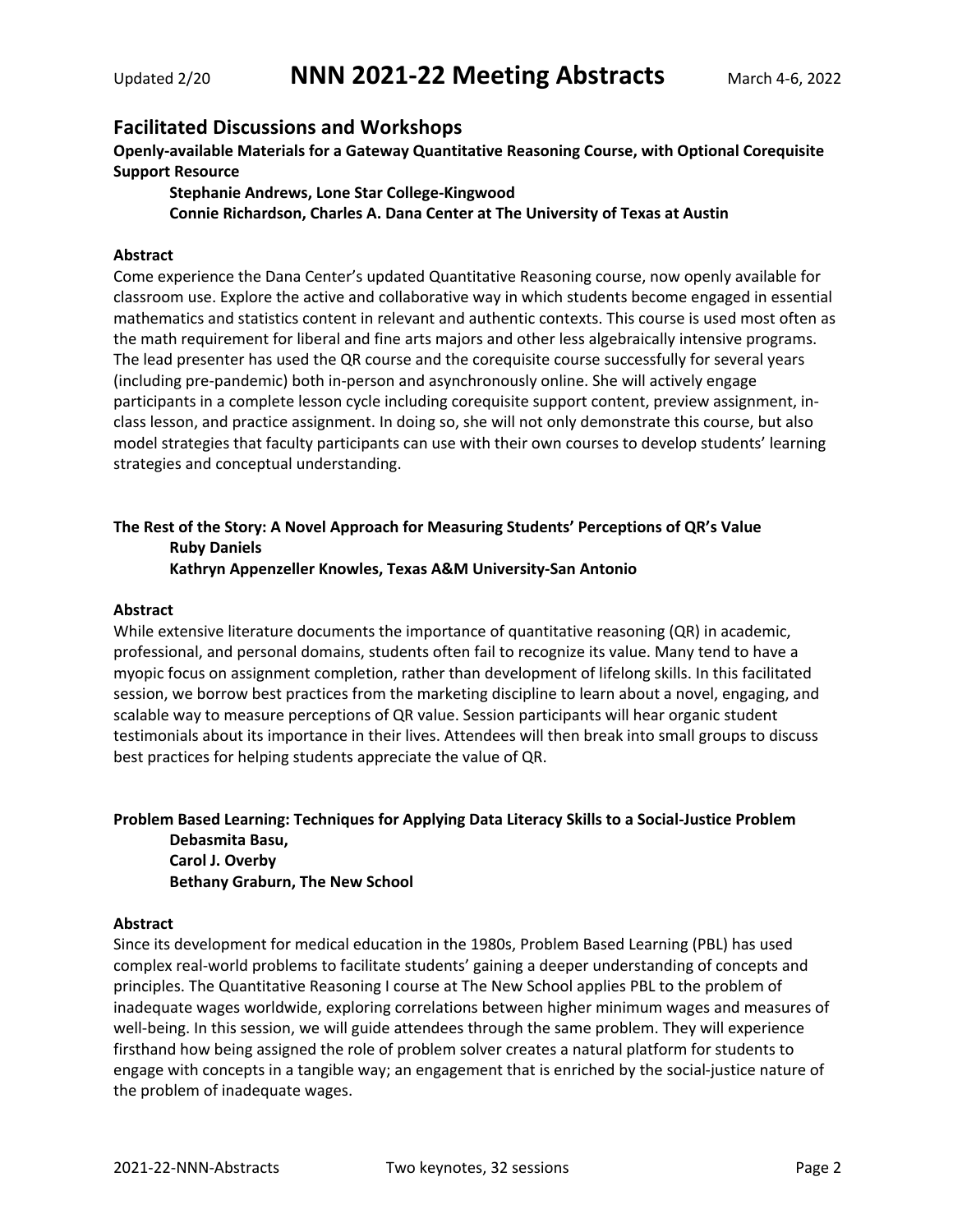# **Counts, Relative Frequencies and Percentages: Connecting Mathematics to the World Gail Burrill, Michigan State University**

## **Abstract**

Mathematics and statistics can be used to describe, explore, and understand our complicated world, but often seemingly simple components of the work, such as the difference between counts and relative frequencies, lead to confusion. In this session, we'll discuss the importance of building robust conceptual understanding of basic numerical representations and work through several questions related to real-world scenarios, from exploring the gender wage gap to rating sports figures, considering relevant data and strategies for transforming the data in order to answer the questions

## **What Do We Actually Assess When We "Measure" QR Skills?**

**Kate Follette, Amherst College Erin Galyen, University of Arizona Sanlyn Buxner, University of Arizona Cat Sarosi, Amherst College Vanesa Farooq, Amherst College**

## **Abstract**

Gauging student competency by performance on QR assessments is not as straightforward as it may seem, as performance is not a simple measure of skill. Results from the Quantitative Reasoning for College Science (QuaRCS) study reveal that affective variables such as numerical self-efficacy and math anxiety level have a strong influence on student performance, and that gaps in affect according to gender, race/ethnicity, and socioeconomic status are partially responsible for observed achievement gaps. At the same time, the contributing factors and effect sizes vary greatly across demographic groups. This points to the importance of addressing multiple affective domains as part of inclusive pedagogical practices. We also find marked demographic gaps in students' perception of the relevance of certain QuaRCS items to their lives, culture, and what is important to them. This cultural disconnect between the assessment items and students' lived experiences may be another contributing factor in observed achievement gaps. The strength of the relationships between student affect and performance has important implications for effective, inclusive pedagogy in QR/STEM courses, as well as accurate assessment of competency. In this facilitated discussion, we will introduce some of the affective domains that the literature suggests are related to performance on numerical skills assessments, and will lead participants in discussing both successful and unsuccessful curricular interventions around numerical affect.

# **QR in the News! Using Articles to Motivate and Engage Students in QR Classes Eric Gaze, Bowdoin College**

## **Abstract**

Using real world articles is a great way to motivate content in QR courses and engage students. Examples will be shared from the speaker's QR course over the past decade. Participants will receive handouts of take home quizzes to work on during the session. The discussion will focus on the logistics of implementing this activity in your classroom, from connecting content to articles to facilitating meaningful dialogue on hot-button issues.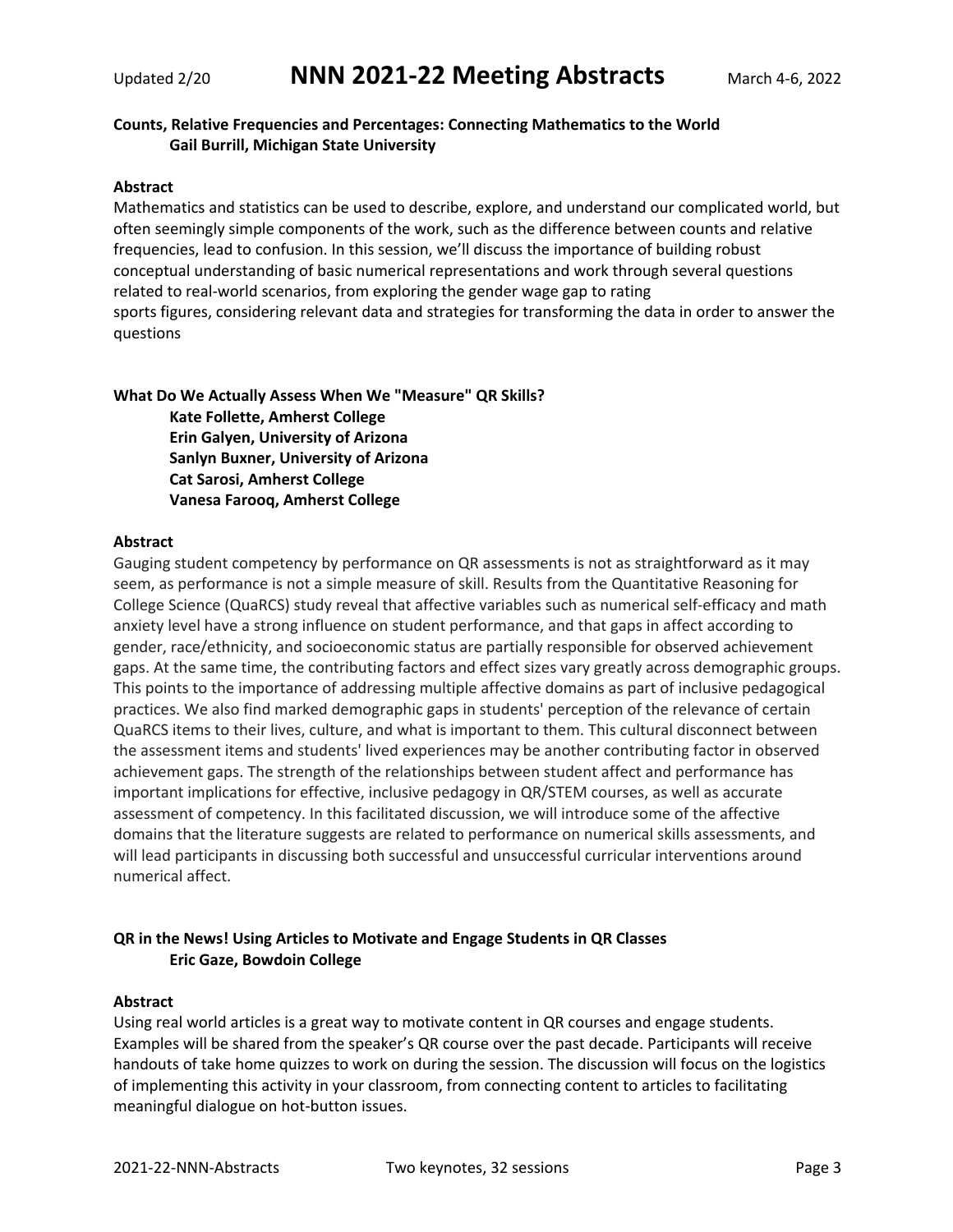**Bringing Social Justice Topics into Quantitative Reasoning Classes David Jabon Özlem Elgün, DePaul University**

## **Abstract**

In this session, we describe how in DePaul University's Quantitative Reasoning course we attempt to integrate social justice issues into the curriculum in a non-partisan way, helping the students to think more critically. In particular, the course helps students to become more aware of appropriate normalization of data and of the importance of disaggregation of data using examples relating to social justice issues in class activities and assignments. The course also includes a substantial data analysis project which often addresses current issues related to social justice in the United States; we describe how this project is designed to promote critical thinking and discussion based on empirical inquiry and analysis. A facilitated discussion about how different Quantitative Reasoning courses integrate social justice topics and the challenges faced in doing so follows the presentation.

# **Workshop on How to Use** *Making Sense of Numbers: Quantitative Reasoning for Social Research* **as a Course Textbook**

**Jane E. Miller, Rutgers University**

## **Abstract**

In this 1-hour workshop, I will cover three aspects of using *Making Sense of Numbers: Quantitative Reasoning for Social Research* (*MS#*) as a textbook. To do justice to the entire book would require a full academic year (2-semester or 3-trimester) course that provides time for students to not only read about, but also discuss and practice, the many concepts and skills covered in the full set of 15 chapters. In the first part of the workshop, I will provide an overview of the book's content and organization, and present suggestions about which sets of chapters suit different 1-semester courses, including courses on liberal arts math, quantitative reasoning, social science research methods, basic statistics, data analysis, and communicating quantitative information.Second, I will describe the instructional devices used in the book and how to build on them in the classroom. Third, I will discuss the types of engagement activities provided at the end of each chapter, and how to use them during class or for homework assignments. There will be time at the end of the workshop for questions and discussion of these ideas.

# **Learn to Use Eventmath – A New Wiki for Sharing Math Lesson Plans Based on Current Events! Brendan W. Sullivan, Emmanuel College Greg Stanton, Higher Math Help**

## **Abstract**

The information learners encounter in the news and on social media is always changing, so our lesson plans need to change too. With grant support from the Wikimedia Foundation, we have developed a website where math educators can share and collaboratively update math lesson plans based on current events. Educators can also give and receive feedback, and browse a self-updating directory of peerreviewed lesson plans. We call the project *Eventmath*. In this facilitated discussion, we will outline project goals and progress by introducing the website and describing how it supports the teaching of quantitative and information literacy. We will then publish a new lesson plan to the Eventmath website with help from the audience. Afterward, we will take questions and suggestions about upcoming free workshops during which attendees will make their own contributions to the site, in collaboration with peers.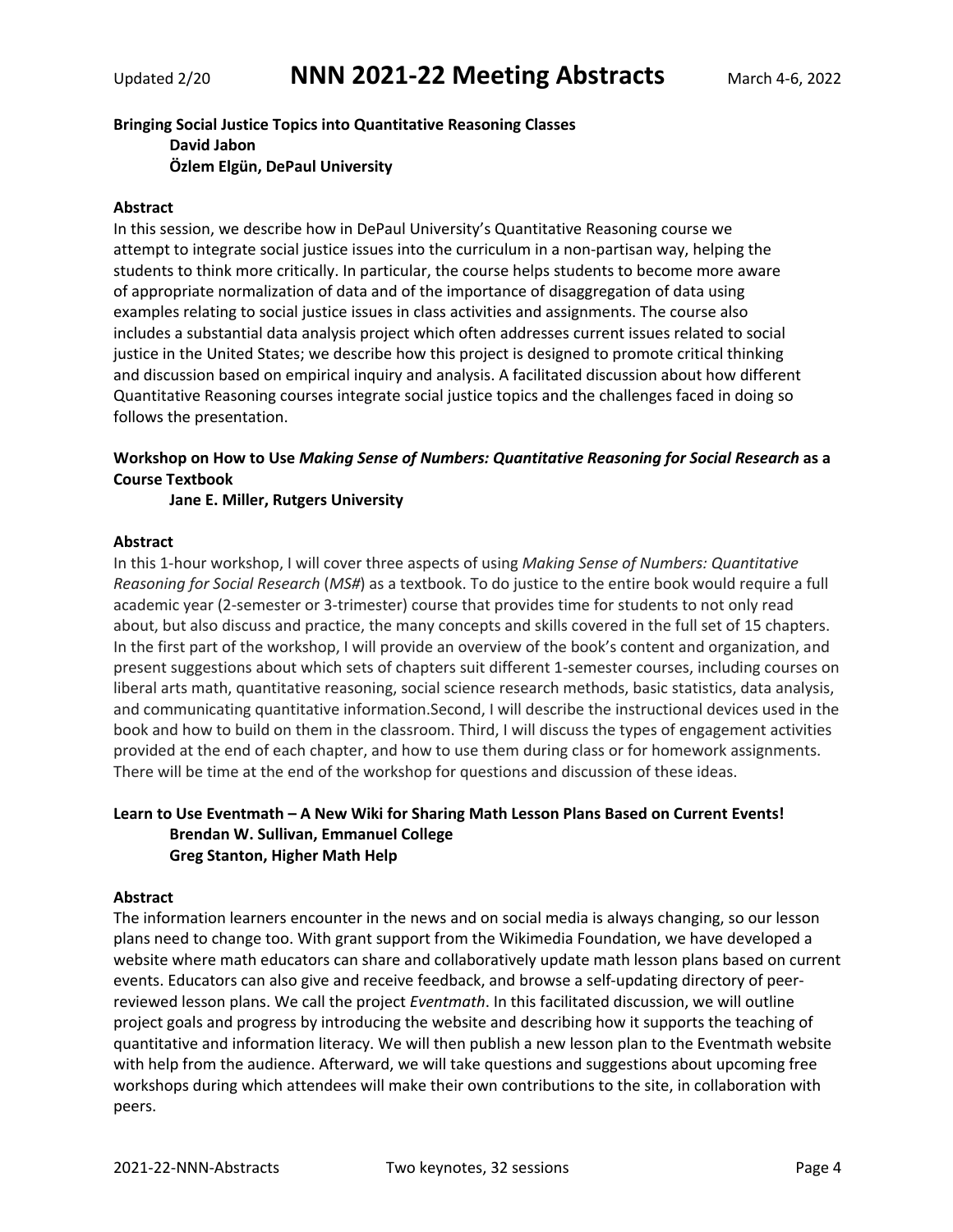# **Collaborating with the Humanities to Improve Quantitative Habits of Mind Beverly L. Wood Debra T. Bourdeau, Embry-Riddle Aeronautical University**

## **Abstract**

We define H-STEM as "blending the study of science, technology, engineering, and mathematics with interest in, and concern for, human affairs, welfare, values, or culture." Goals for students include an understanding of the humanities through the lens of the STEM disciplines that would not exist without human focus on the progress of society in the areas of rhetoric, literature, history, philosophy, art, religion, and ethics. Humanities, with its focus on critical thinking, cultural and information literacy, is uniquely positioned to be paired with other disciplines to create multiple lenses of inquiry. Students learn languages and methodologies commonly associated with various disciplines, both to understand their commonalities and to appreciate their differences. This session will provide multiple examples of effective blends of mathematics and the humanities for those who attempt interdisciplinary projects to expand student capacity for critical thinking and quantitative reasoning. Audience members will consider infusions, courses, and even programs that may work in their institutional contexts.

## **Presentations**

# *Math for the People* **Project Update Mark Branson, Stevenson University Whitney George, University of Wisconsin-LaCrosse**

## **Abstract**

*Math for the People* is a collaborative, OER textbook aimed at first-year non-majors quantitative reasoning courses. The text approaches mathematics from the perspective of social justice, with each module focusing on a social justice topic and discussing some of the mathematics needed to engage with that topic. At last year's NNN Meeting, we announced our first call for authors. The modules those authors wrote are now in review, and we are returning to give an update on our progress and discuss opportunities to participate in the project.

## **Do QR Instructors Implement Student Projects With Fidelity? Deependra Budhathoki, Ohio University**

#### **Abstract**

This presentation reports student project implementations of 13 QR instructors (4 male & 9 female) from 4 public universities and 6 public community colleges in Ohio; 9 of these institutions offered QR courses transferable across public institutions in Ohio. Though all 13 instructors incorporated projects in their QR teaching, they had many variations in their numbers of projects, associated weights, and dissemination of findings. They used 1 to 6 projects a semester accounting for 4% to 75% of student grades. Some instructors did not implement projects with proper fidelity. Their projects were similar to traditional worksheet homework assignments, limiting students' learning opportunities by working individually or in a group to solve real-world problems. Such instructors stated that they named the assignments as projects because the state agencies required it. Manytimes, the variations in project implementation occured even due to the instructors' perceptions about projects and their institutional contexts.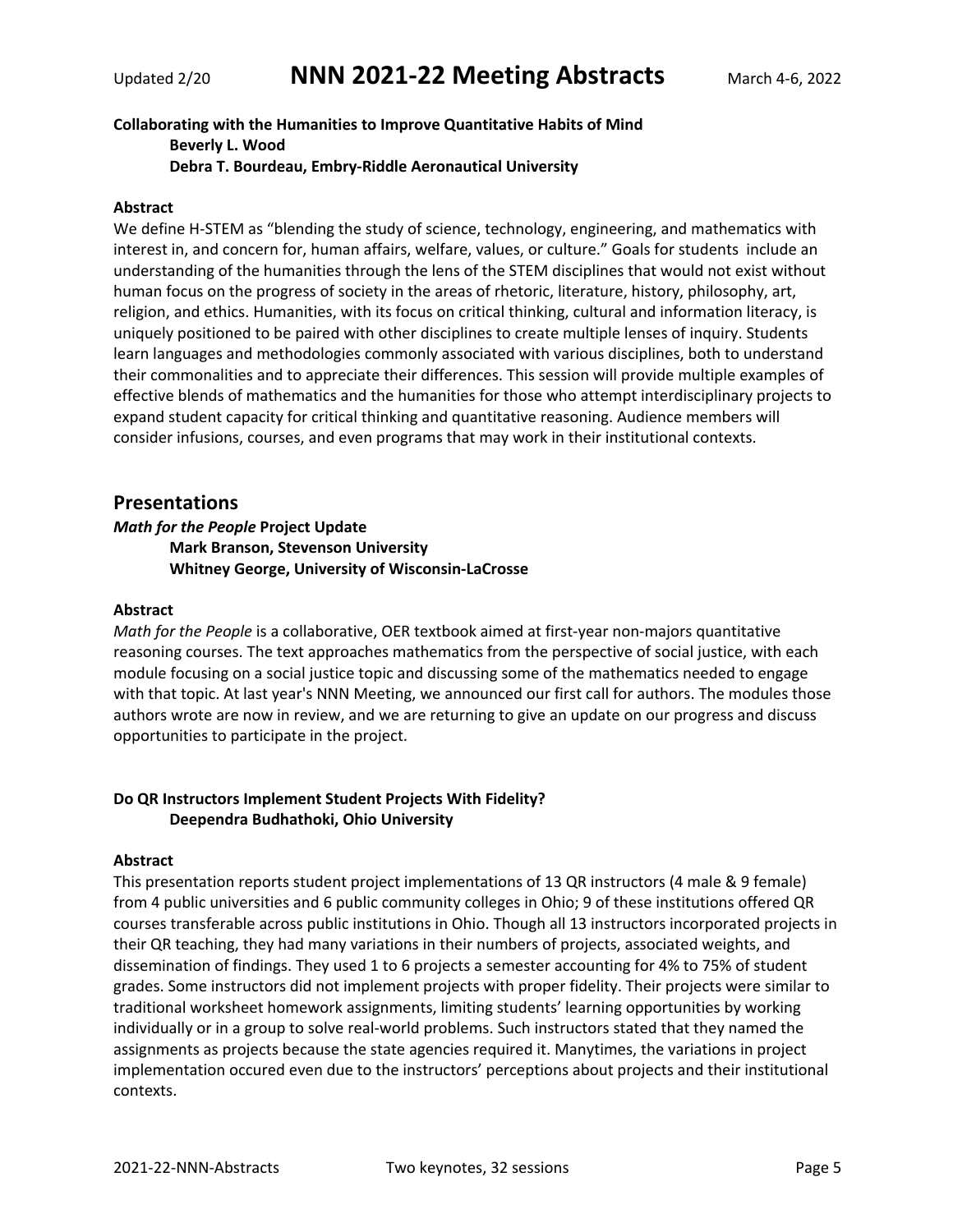**We Are Teaching Numeracy – Are Students Learning? Evaluation of the Numeracy Course "Numbers for Life" at McMaster University**

**Andrijana Burazin, University of Toronto Mississauga Taras Gula, George Brown College Julie Jenkins, Queen's University Miroslav Lovric, McMaster University**

## **Abstract**

In collaboration with the co-authors, Miroslav Lovric designed, and has been teaching, the numeracy course "Numbers for Life" at McMaster University. In the course, students explore ways to reason with numbers in a variety of contexts important for their individual lives, their community, and beyond - it helps them understand the world we live in, and the challenges we face in the 21st century. To answer the most important question, "Are students learning?", we designed a two-year research project. We employ action research, combined with quantitative and qualitative data analysis methods, to assess gains in student learning and skills development using a number of instruments, including pre- and posttest surveys, class activities, course assessments and teaching evaluations. Additionally, we explore the possibility of a wider adoption of the "Numbers for Life" numeracy curriculum.

## **Integrating the Investigative Cycle into an Introductory Statistics Course Mark A. Earley, Columbus State Community College**

## **Abstract**

GAISE (2016) guidelines encourage statistics instructors to contextualize course material around the investigative cycle, which includes asking questions, collecting appropriate data, analyzing that data, and interpreting results to answer the question(s). In this presentation, I discuss integrating the investigative cycle into my introductory statistics course through a social justice lens. After sharing what this cycle looks like, I will share my process for integrating the cycle into my Autumn 2021 courses, continuing into Spring 2022. I will share how I engage students with the cycle, as well as the results I see in my classroom. The investigative cycle has the power to show students that statistics is not a series of numbers and formulas, but rather a cyclical process oriented toward answering important questions about the world in which we live. With these discussions, students develop statistical thinking skills and use higher-order thinking skills such as applying, evaluating, and creating.

# **Can Numeracy Clarify Connections Between Self-Assessed Competence, Demonstrable Competence, and Mindsets?**

**Steven Fleisher, Cal State Channel Islands Edward Nuhfer, California State Universities**

## **Abstract**

Does employing a growth mindset result in better academic performance than does employing a fixed mindset? In this paper, we extend our earlier self-assessment studies to the area of mindsets (conceptualized by psychologist Carol Dweck). We again employ paired measures of demonstrated competence and self-assessed competence. To assign students to mindset categories, we added conventional diagnostic survey queries and registered decision for choosing or rejecting performance feedback. Soliciting feedback proved to be a better indicator of growth mindset than responding to established survey queries. We found that those who request feedback, on average, significantly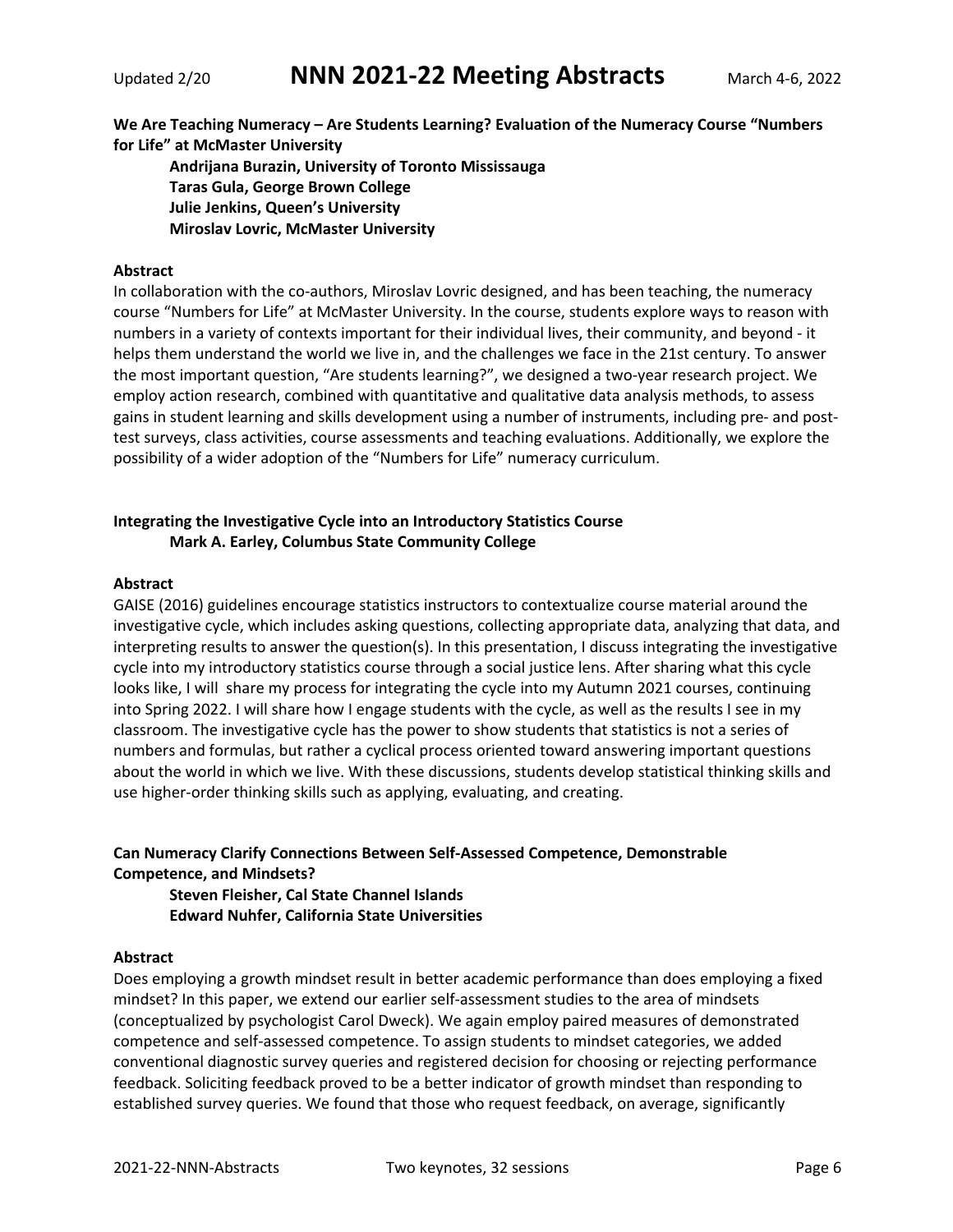outperformed those who rejected feedback on a validated test of cognitive competence. Dweck's characterizations of the two mindsets hypothesizes that operating from a growth mindset would be associated with increased cognitive competence, but researchers' results to date offered mixed support. Our work here offers the clearest support to date for this prediction.

# **The Quantitative Reasoning Pathway in Ohio Gregory D. Foley, Ohio University**

## **Abstract**

The Ohio Departments of Education and of Higher Education have embraced the mathematical pathways movement and have developed a course in Mathematical Modeling and Reasoning at the secondary level and a course in Quantitative Reasoning at the postsecondary level to serve as alternatives to Algebra 2 and College Algebra, especially for non-STEM majors. In this session, after a brief history of the Ohio pathways movement, the development of these two courses, and Ohio's guaranteed transfer program, the attention will shift to concerns about fidelity of course implementation and a possible solution via professional development for instructors. Participants will engage in a discussion of what can be learned from the Ohio experience and how Ohio's model can be adapted for other U.S. states.

# **Easing Math Anxiety Kaitlyn Gringas, Trinity College**

## **Abstract**

Have you ever overheard a student say, "I hate math" or "I never do well in math?" Have you ever wondered why you don't hear students saying "I hate English?" A major reason that students feel this way is that they are suffering from math anxiety. The good news? Students can overcome math anxiety and learn techniques that can help them be successful in math courses! In this presentation, you will learn about math anxiety, how it shows in your students, and helpful strategies and techniques you can teach them to overcome this issue in order for them to be successful

## **Mastering Numeracy Tasks: A Suggested Approach Taras Gula, George Brown College Miroslav Lovric, McMaster University**

## **Abstract**

The challenge of developing a web application as part of the Health Numeracy Project led to a recognition of a need for an explicit differentiation between mathematical and numeracy tasks. For example:

*Mathematical tasks* are about mathematical ideas and objects and their relations (they live in abstract world).

*Numeracy tasks* are about concrete objects and their relations; (mathematical objects and relations are tools that can help make sense of phenomena in the context that is being studied).

We will show how previous attempts at addressing a numeracy gap in Ontario two year colleges have muddled the two, by providing examples that illustrate a possible source of confusion for students. We will also provide a model (Conrad Wolfram's computational thinking model) for the development and evaluation of high quality numeracy tasks, and give you a chance to assess the utility of the model through a short activity.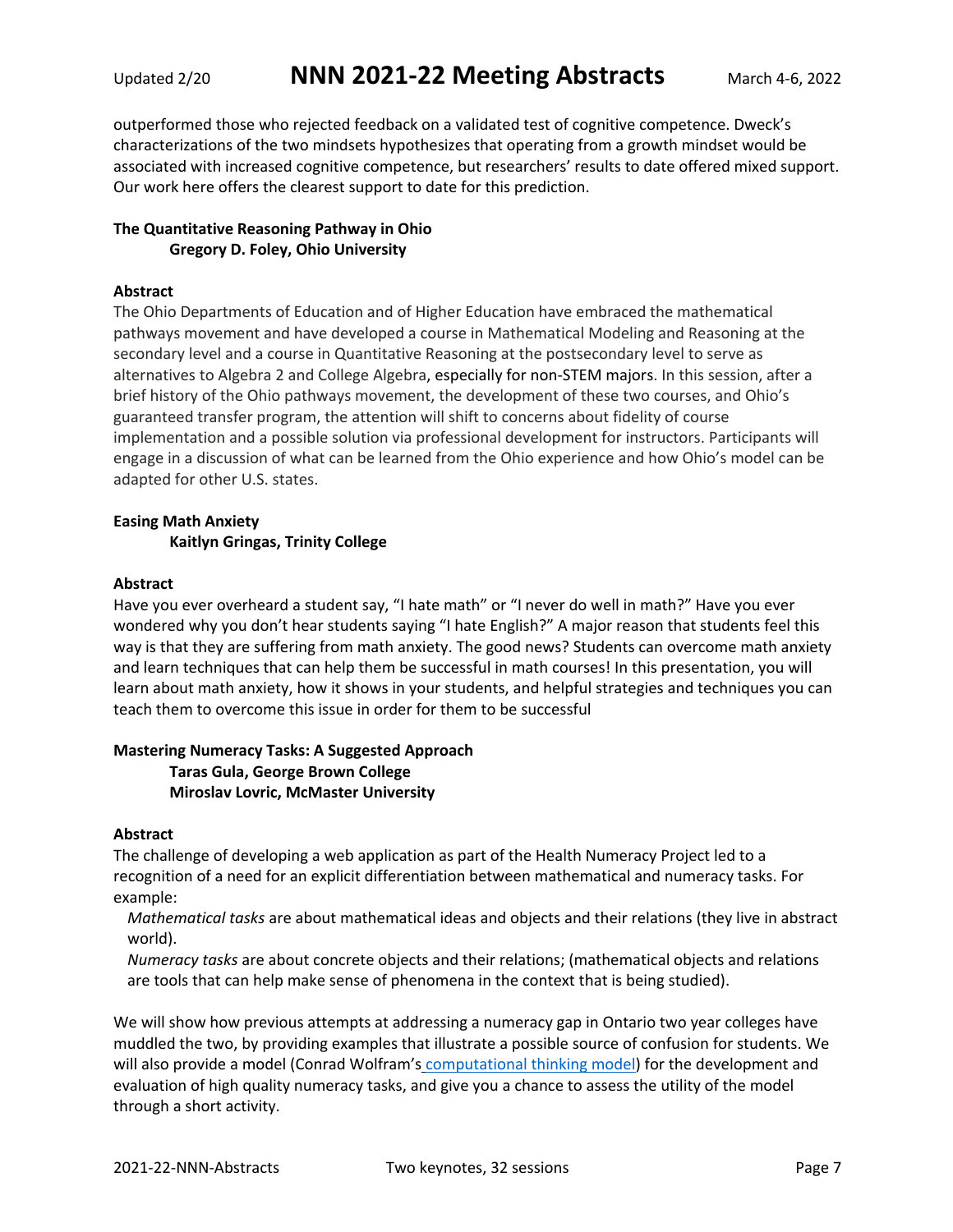# **Math for Liberation: Designing a Math of Voting Systems Unit for Middle School Tess Hick, Bates College**

## **Abstract**

We discuss an implementation of a week-long voting module in an eighth-grade classroom by a student teacher in collaboration with the classroom teacher. The goal of the module is to connect math to social action to help students understand math as a tool in recognizing injustice, working towards justice, and advancing their individual and community goals. Drawing from the frameworks of scholars such as Gutiérrez, Leyva, and Yosso, the lessons are pedagogically grounded in community and relationships, student expertise, communal knowledge production, and social critique and action. These grounding values help to make the mathematics classroom a place where all students are valued as their full selves and are able to thrive. Students create informed mathematical opinions about plurality, runoff, and ranked-choice voting systems, culminating in a student-created proposal for which system should be used in student council elections the following year. Co-teaching by both teachers promotes long-term module adoption.

# **The Philosophy of Teaching Statistics Daniel Jelsovsky Susan Serrano, Florida Southern College**

## **Abstract**

The traditional focus of general-education mathematics courses is often precision and numerical manipulation. Method is considered more critical than result. Exactness is rewarded. Students enrolled in these courses are often there solely due to a general-education requirement. General-education statistics classes, on the other hand, are often populated with students who require statistical ability in their majors and/or careers. This means that, to the students at least, results are critical and precise manipulations far less so. For that reason, we need to make sure that general-education statistics instruction meets the needs of the students enrolled in those courses, and is not simply a repackaged mathematics course. We will discuss the importance of teaching statistics with these goals in mind and will present some examples.

# **Numeracy in Literacy: Why Quantitative Reasoning Matters in Pre-Service Teacher Education Amanda L. Lindner Ramona T. Pittman Kathryn Appenzeller Knowles, Texas A&M University-San Antonio**

# **Abstract**

Quantitative reasoning (QR) skills are critical for success across all aspects of academia and life. However, it is easier to connect QR to content areas that are often viewed as "numbers" or "data" courses. This paper will highlight why preservice teachers (education majors) must be well-versed in QR, as PreKindergarten–12th grade students' data should inform the instruction taught to students. Datadriven decision making is particularly necessary in literacy, as 60% of U.S. students are not reaching proficient levels in reading. QR using literacy examples will be presented, as well as reflections and feedback from preservice teachers on the importance of implementing QR in literacy courses. Additionally, participants will complete a hands-on QR literacy activity to help them understand the connection between QR and literacy development.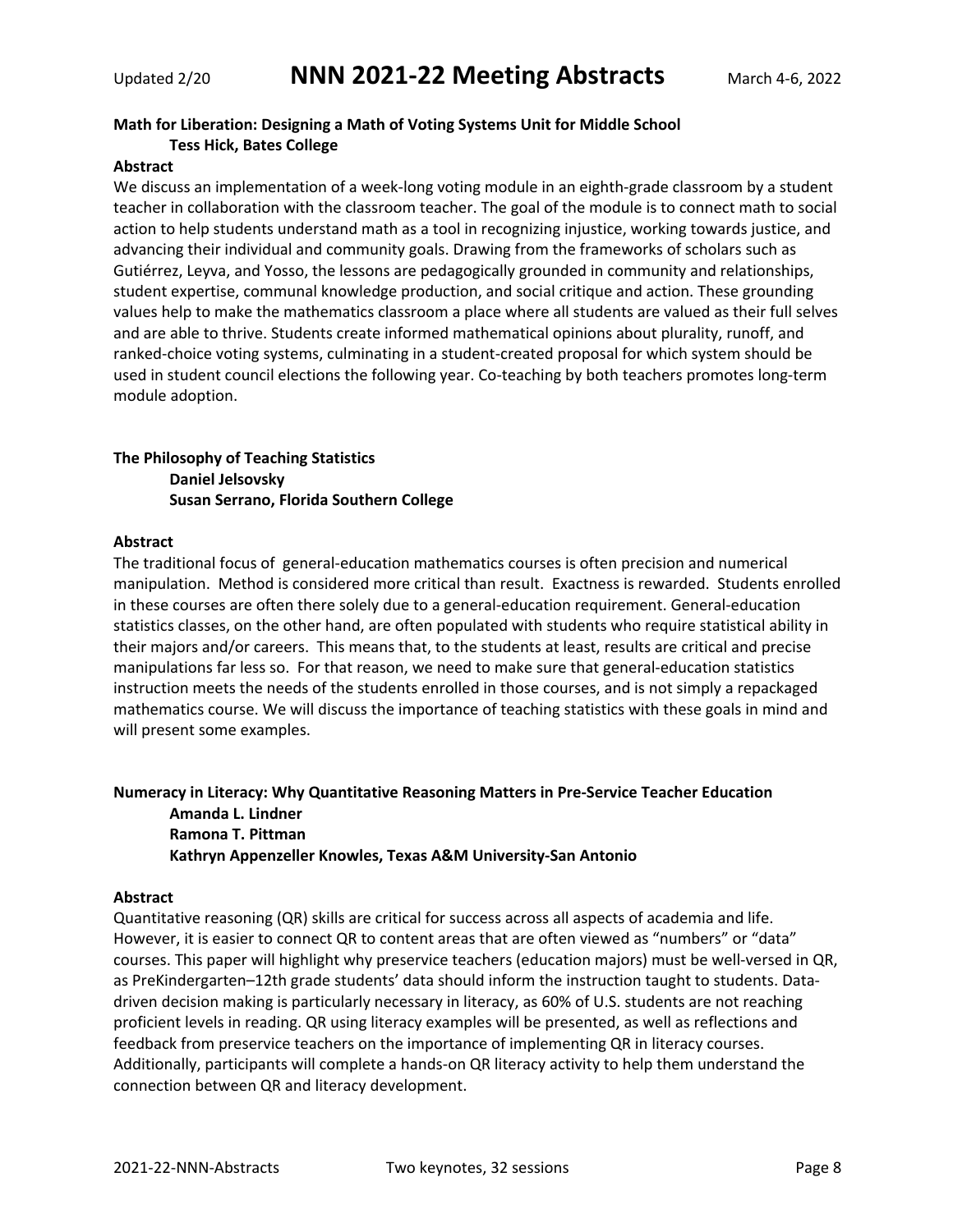# **Embedding Support into a Large Gateway QL Course to Promote a More Equitable Environment Rachael M. Lund**

**Samara Chamoun, Michigan State University**

## **Abstract**

At Michigan State University, the Quantitative Literacy 1 course (MTH 101) is a university requirement for non-STEM majors that requires no pre-requisite knowledge. It is a large course that serves approximately 1800 students per academic year. Currently, this course is run as an asynchronous, virtual course. In an effort to support the diverse student population and improve equity, we have embedded support such as advising, technology help, and intervention for struggling students into the structure of the course. We are piloting this support program this Spring '22 semester with our course of about 600 students. Our students face many challenges when they enter the university system due to varied backgrounds. We want to share how we are addressing those challenges by providing more in-depth human relationships and creating a more equitable environment. We will discuss the interventions we are piloting this semester as well as our future plans.

# **Numerator versus Denominator Thinking Heather Mechler, University of New Mexico**

## **Abstract**

This session focuses on how humans can make sense of large-scale phenomena through the lens of numerator thinking (absolute frequency of an event) or denominator thinking (prevalence within a specific population). One perspective may be more adaptive in a given situation, but understanding both approaches allows us to have a more holistic view of a phenomenon. This also allows us to combat misinformation or to provide more robust context to an isolated statistic when one approach is inadequate to promote understanding. Illustrative examples from the ongoing COVID-19 pandemic will show how we have processed the large amount of ever-evolving information to understand risk, inequities, and the human toll of the past two years.

# **Developing Data Literacy Competencies: A Pilot Program for Librarians Diego Mendez-Carbajo, Federal Reserve Bank of St. Louis**

## **Abstract**

This presentation describes a recently launched program from the Federal Reserve Bank of St. Louis aimed at developing data literacy competencies among librarians. The Research Division at the St. Louis Fed is widely known for its flagship data service FRED®. An integral part of our work facilitating access to data is building capacity among educators to use data effectively and accurately. Our Library Services and Economic Education teams have developed a fully asynchronous online professional development program on data literacy for librarians. This program focuses on seven foundational data literacy competencies and uses FRED® data to provide opportunities for hands-on learning. Each competency in the program is matched to a digital badge issued by Credly. Librarians successfully completing individual modules will receive, at no cost, Credly badges certifying their achievement. After completing all seven individual modules, librarians will receive a digital micro-credential on data literacy. We are working to broaden the scope of this initiative and will seek feedback on it from conference attendees.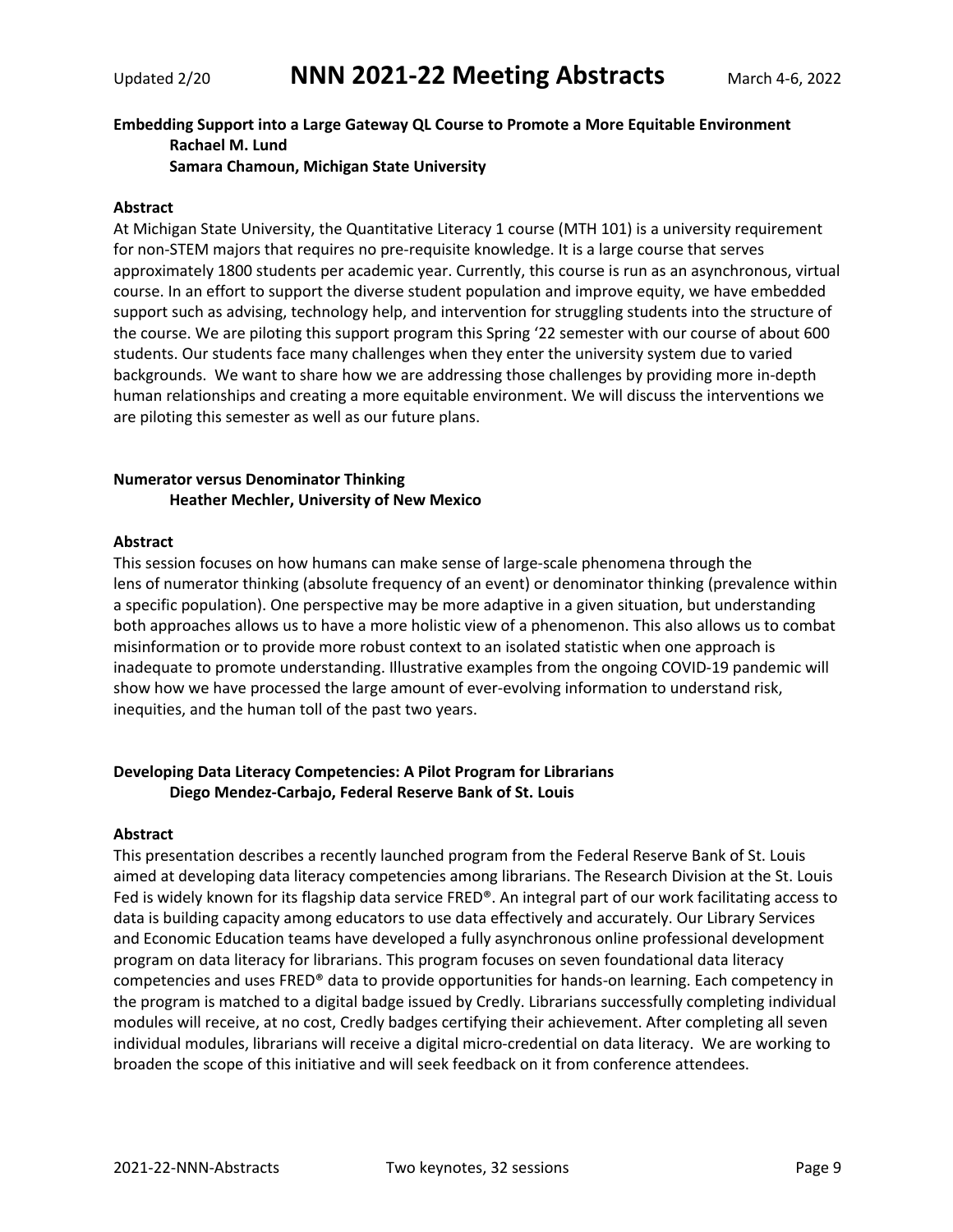**Paired Measures of Competence and Self-Assessment Accuracy Can Reveal Institutions' Educational Quality**

**Edward Nuhfer, California State Universities Rick Zechman, Cal Poly Humboldt Steven Fleisher, Cal State Channel Islands**

## **Abstract**

Is your institution mostly training or educating its students? Paired measures of cognitive competence and self-assessment accuracy across undergraduate academic ranks reveal whether an institution is predominantly training or educating the students that it recruits. Unfortunately, assessment of student learning in educating often occurs through cognitive testing alone. Training develops expertise through teaching of disciplinary knowledge and skills, and these are assessable through cognitive testing. For educating, such an assessment is insufficient because educating develops cognitive expertise plus the understanding of self. Schools rarely intentionally teach or assess the latter. Self-assessment accuracy of one's competencies is measurable and is a relevant indicator of capacity for understanding self. Educating aspires to increase capacity for higher-order thinking, and such thinking requires achieving self-knowledge. Developing higher-order thinking requires committing to teaching both mastery of disciplinary knowledge and self-assessment. Assessing success at meeting this commitment requires paired measures.

# **Integrating Quantitative Reasoning in the Majors through an Interdisciplinary Faculty Learning Community. A SUMMIT-P Project**

**Victor Piercey, Ferris State University**

## **Abstract**

There are several challenges to integrating quantitative reasoning across the curriculum. In some disciplines and programs, faculty are hesitant due to their own discomfort with quantitative matters, and even when provided with support, it is often in the form of canned lessons which they find difficult to improvise with or deviate from. At Ferris State University, we are working with faculty from social work and nursing to develop our quantitative reasoning program. Faculty learning communities are a form of professional development in which those involved all participate on an equal footing and develop their interests together. We created a faculty learning community for participants in these areas to develop and take ownership of quantitative applications in their disciplines. In this talk, we will see how the faculty community was run and some examples of the work products from the participants.

# **Quantitative Reasoning and Foreign Affairs: Examples of Teaching with Genocide and Refugee Camp Management. A SUMMIT-P Project**

## **Victor Piercey, Ferris State University**

## **Abstract**

The news in recent years has highlighted the treatment of the Uighur minority in northwestern China and, to a lesser extent, the Rohingya in northern Myanmar. Some have called these events genocide. For the Rohingya, there is a network of refugee camps in Cox Bazar, Bangladesh just over the Myanmar border. In collaboration with partner disciplines, the mathematics faculty at Ferris State University developed assignments to examine the scope of the Uighur relocation as well as the management of Rohingya refugee camps. I will share examples of the assignments, including different approaches to implementing the same ideas.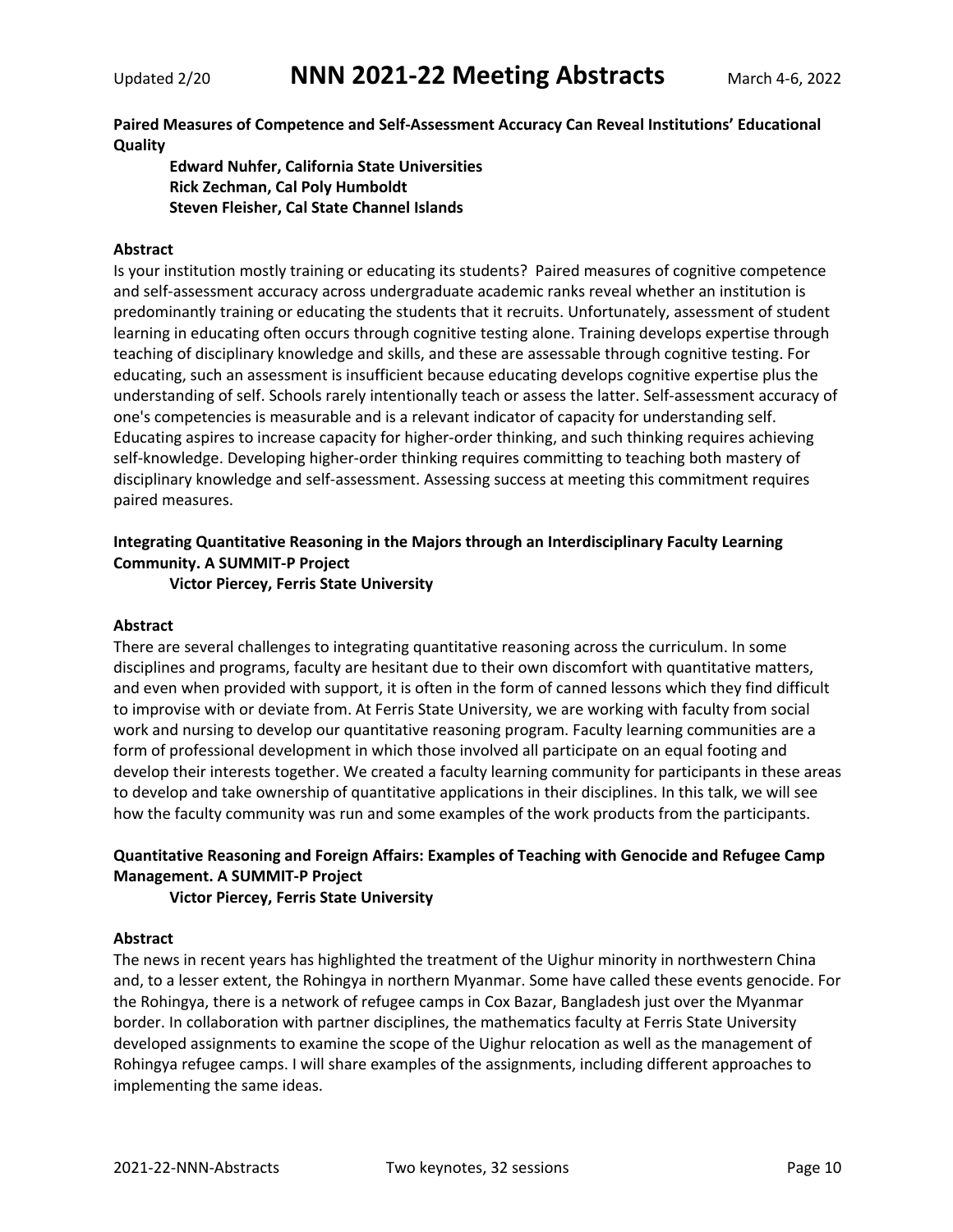# **Financial Literacy: An Essential Real-World Skill and an Issue of Equity Marla Sole, Guttman Community College, the City University of New York**

#### **Abstract**

With many young people aspiring to work as entrepreneurs, decisions about investment options shifting to individuals, and social safety nets disappearing, it is more important than ever that today's youth are financially literate. Yet, less than half of the states require students to learn about finance in high school. This presentation will share the value a sample of college students I taught place on financial literacy, the connection between financial literacy and inequality, and how to integrate financial literacy into mathematics courses to help students reason quantitatively. College students taking an entry level quantitative reasoning course were eager to learn about basic finance. Students saw the purpose and relevance of the topics covered, which not all students in traditional mathematics courses see. Financial literacy, when integrated into basic mathematics courses or quantitative reasoning courses, can teach students who will pursue a wide range of disciplines and careers essential skills that they will use throughout their personal lives.

# **Quantitative Reasoning for Active Citizenship Amrit Bahadur Thapa, Ohio University**

#### **Abstract**

In this presentation, I will include two examples from my freshman-level quantitative reasoning course in the Spring 2022 semester at Ohio University. My students have diverse majors, including studio art, graphic design, interior architecture, creative writing, integrated social studies, music, theater, and political science. I am engaging my students in data visualization and statistical representation using technology related to critical social and political issues that provoke the students to think critically and share their voice. Both examples involve brainstorming, critical self-questioning, and sharing, followed by related videos. This is further followed by in-class and Blackboard discussion. I invite students to bring data visualizations related to their majors or to social or political issues, or other areas of their interest. After presenting these examples, I will invite suggestions and encourage participants to share what they do in their situations.

# **The Mathematical Autobiographies of Faculty Participating in a Quantitative Reasoning Faculty Development Program: Trauma and Triumph**

**Esther Wilder Rebecca West, Lehman College, the City University of New York**

## **Abstract**

The mathematical autobiographies of students and educators can provide helpful insights for the development of effective instruction in quantitative skills and mathematics. This paper describes the mathematical autobiographies of faculty participants in a multidisciplinary quantitative reasoning (QR) faculty development program. Sixty-one participants from a range of disciplines took part in the program from 2013-2019. Three major themes emerged from the autobiographies: negative experiences with mathematics (for example, math trauma, fear of bad grades, ineffective math teachers, gender bias), positive experiences (using math to better understand the world, nurturing educators, success), and the importance of making math relevant. Autobiographies were divided between mainly positive and mainly negative experiences, with many also reporting opinions and